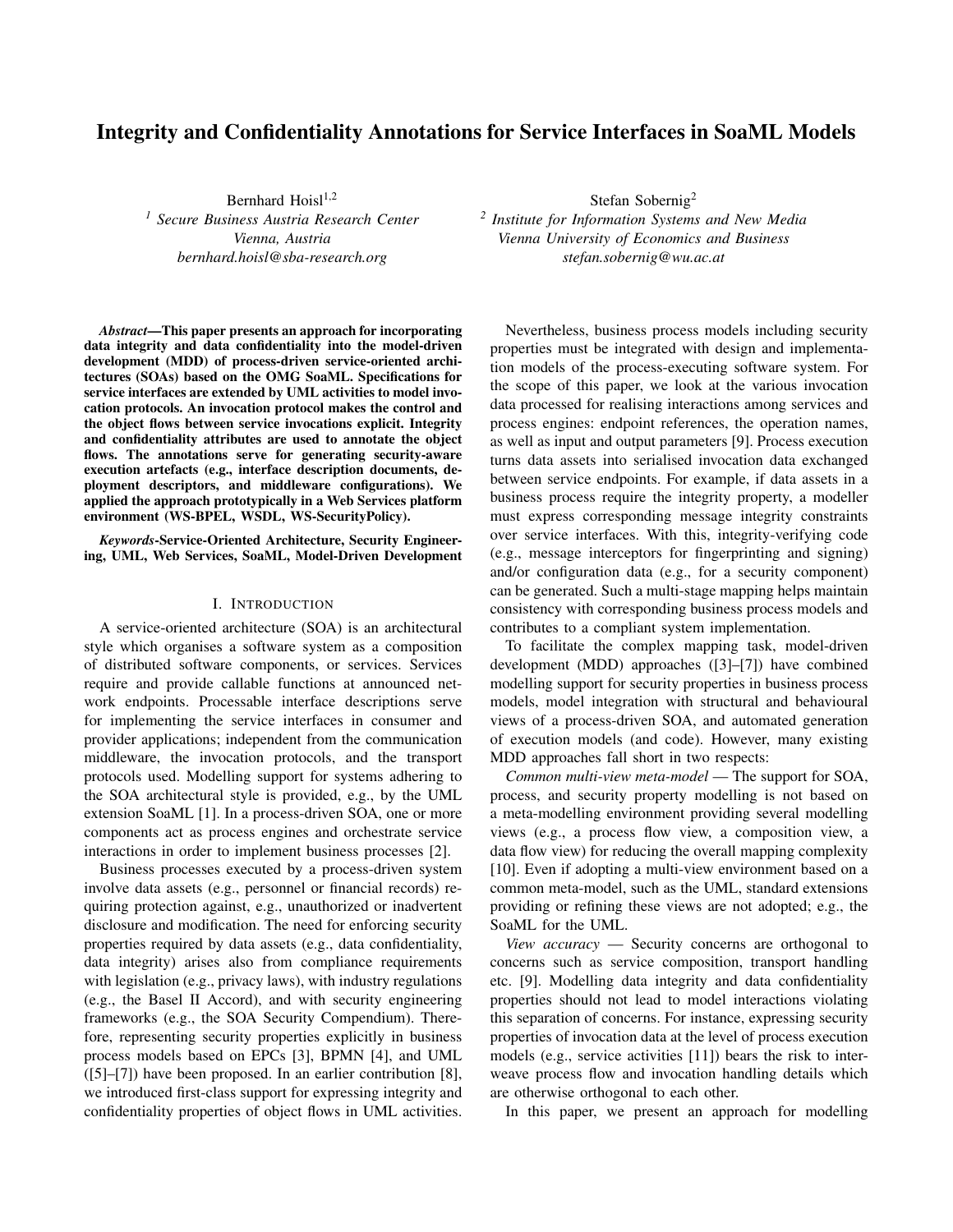integrity and confidentiality properties of invocation data for standard SoaML models. For this, we constrain service interfaces through UML activities. These activities specify invocation data dependencies as object flows with integrity and confidentiality annotations [8]. By adopting the standard UML and the SoaML extension, existing tool support can be reused for generating execution models (WS-BPEL, WSDL). For the integration of the UML package SecureObjectFlows [8] with the SoaML, we provide both, a UML meta-model extension (SecureObjectFlows::Services) and a profile extension (SOF::Services), with bi-directional mappings available. $<sup>1</sup>$ </sup>

The paper is structured as follows: In Section II, we give an overview of MDD for process-driven SOAs and the UML extensions used. The integration steps necessary for modelling secure flows of invocation data in SoaML are elaborated on in Sections III and IV. We proceed by contrasting our approach with closely related work on modeldriven security in Section V. In Section VI, we conclude by summarising our contribution and by pointing to future work.

# II. OVERVIEW

In relevant MDD approaches ([3]–[7]) computational independent models (CIMs) are considered first (e.g., informal process descriptions, structured architectural descriptions, and security engineering guidelines). In a next step, CIMs are formalised into platform independent models (PIMs), providing structural and behavioural views on the technical services and their process-driven composition. PIMs offer different, yet integrated views to capture a SOA, a process description, and security properties. From these different views, model transformations produce a set of platformspecific models (PSMs).

In our approach, we employ the UML for modelling various PIM views on a process-driven SOA. A SOA's structure (e.g., services, service interfaces) is depicted as a set of SoaML/UML models (see Section II-A). Data dependencies between invocations, including their integrity and confidentiality properties, are defined for a given service interface by secure object flows [8] (see Section II-B). Rule-based PIM-to-PSM translation is achieved by operating on the models' XMI representations. The XMI documents are processed into an intermediate object model, to bridge between the graph-based PIMs and the block-based PSMs [12]. Process-oriented transformation steps are supported by the existing Eclipse-based MDD4SOA plugin [13]. The targeted PSMs are interface descriptions (i.e., WSDL) and process execution descriptions (i.e., WS-BPEL 2.0).

For the transformation of the security property elements, we extended the MDD4SOA plugin. Additional transformation steps add WS-SecurityPolicy fragments to the generated interface descriptions and deployment descriptors. In addition, our approach allows for specifying parts of invocation data (e.g., single parameters or message elements) to be annotated. These parts turn into selection expressions over messages in WS-SecurityPolicy descriptions (e.g., EncryptedElements, SignedParts). The attributes of secure property elements specifying the integrity and confidentiality details map to identifiers for algorithm suites as defined by the WS-SecurityPolicy specification. Due to the space limitations, we do not elaborate further on PSM generation in this paper.



Figure 1: Relevant excerpts from the SoaML and Secure-ObjectFlows meta-models

### *A. SoaML Concepts*

The Service-oriented architecture Modeling Language (SoaML) extends the UML to model SOAs from structural and behavioural viewpoints (see Figure 1). As for the composition of service consumers and providers, the SoaML describes a SOA as a set of interacting components referred to as Participants, each announcing interaction capabilities and needs by means of Service and Request ports, respectively. For this, Service and Request ports expose required and provided Interfaces realising the port's protocol. This port protocol can be further specified by a ServiceInterface. Participants are connected via their protocol-compliant ports. Protocol compliance is expressed by either sharing a ServiceInterface between corresponding Request and Service ports; or by mating their required and provided Interfaces directly.

<sup>1</sup>All modelling and implementation artefacts are available from http:// nm.wu.ac.at/bhoisl.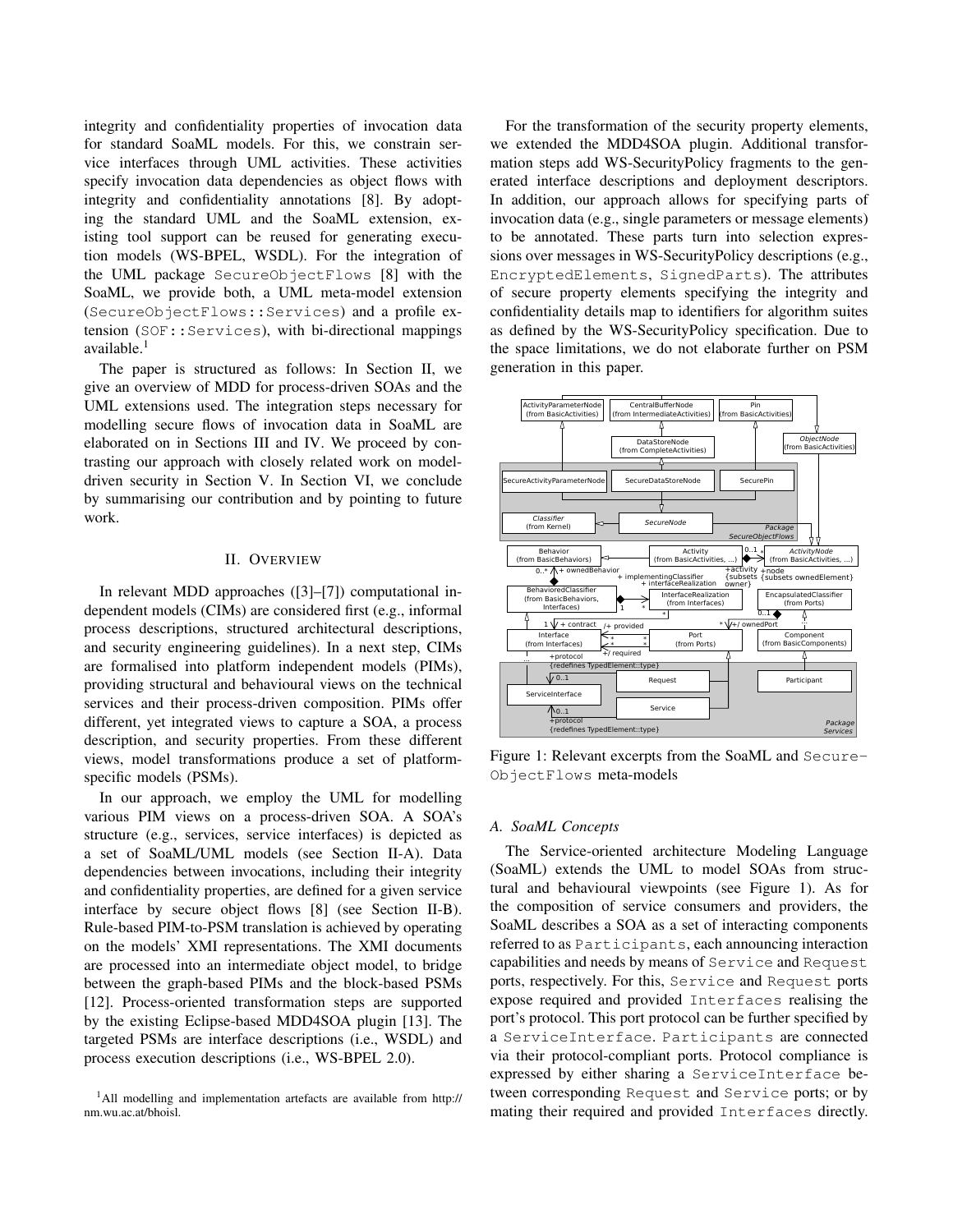ServiceInterfaces allow the modeller to express behavioural details of port protocols explicitly. Protocol roles taken by two or more interacting ports for realising a ServiceInterface can be modelled, along with behavioural specifications such as UML activities. An excerpt of a SoaML model is depicted in Figure 3 for later reference.

# *B. SecureObjectFlows Concepts*

The SecureObjectFlows meta-model extends UML activity models with abstract syntax and semantics for modelling data integrity and data confidentiality properties for object flows. Essentially, the SecureObjectFlows package specialises three types of ObjectNodes with integrity and confidentiality properties: SecurePin, SecureDataStoreNode, and SecureActivityParameterNode (see also Figure 1). These specialised nodes inherit all behaviour from their corresponding ObjectNodes and the SecureNode classifier. The abstract Secure-Node meta-class allows for specifying additional properties (e.g., cryptographic hash functions, encryption algorithms, encryption key lengths) for its indirect instances and provides model integrity constraints.

#### III. A PROFILE FOR SECURE OBJECT FLOWS

In [8], the SecureObjectFlows package is introduced as a UML meta-model extension to the UML Complete-Activities package. For integration with the SoaML, it is necessary to provide a UML profile variant of the SecureObjectFlows meta-model. This is because, on the one hand, the SoaML is provided both as a metamodel and as a profile, with explicit correspondences defined for them. Both variants are binding compliance points for modellers, CASE tool providers, and extension engineers [1]. On the other hand, a UML profile extension provides immediate advantages. Most importantly, the CASE tool integration available for SoaML can be reused.



Figure 2: The «secure» stereotype

The profile variant of the SecureObjectFlows package provides a single stereotype «secure» extending the ObjectNode meta-class (see Figure 2). This stereotype provides all integrity and confidentiality attributes available for the SecureNode meta-class. The OCL constraints originally defined for the SecureObjectFlows metamodel were adapted for the context of the «secure» stereotype. The correspondences between the meta-model and the profile are depicted in Table I as instance specifications at the UML level M1.



Table I: Mappings between the SOF profile and the SecureObjectFlows meta-model extension

#### IV. SECURE INTERFACES IN SOAML

The SecureObjectFlows extension permits modelling the integrity and confidentiality properties as annotations for object nodes in UML activities. We aim at modelling invocation data (e.g., input and output parameters) requiring the integrity and the confidentiality property. In the compositional view of a SoaML model, service invocations are represented by ServiceInterfaces. In Figure 3, AService stipulates the permissible service invocations (e.g., OperationB1) between a Request port (requestor) and a Service port (provider). To describe the behavioural pattern of service invocations between two (or more) ports, a ServiceInterface as a kind of BehavioredClassifier can hold instances of Behavior and, hence, instances of Activities (see the UML excerpt in Figure 1 and AnInvocationProtocol in Figure 3).



Figure 3: Activities on ServiceInterfaces

The availability of an Activity as owned behaviour of a ServiceInterface provides an important extension point<sup>2</sup> for defining security properties in invocation protocols:

• *Invocation data as object nodes*: An Activity, with its actions denoting invocations, allows for object flows to reflect input and output parameter streams for invocations. This is the major representational prerequisite for

<sup>&</sup>lt;sup>2</sup>Note that the SoaML specification points to the usage of Activities for modelling *control flows* between operations which are required or provided by Interfaces defined on a ServiceInterface [1].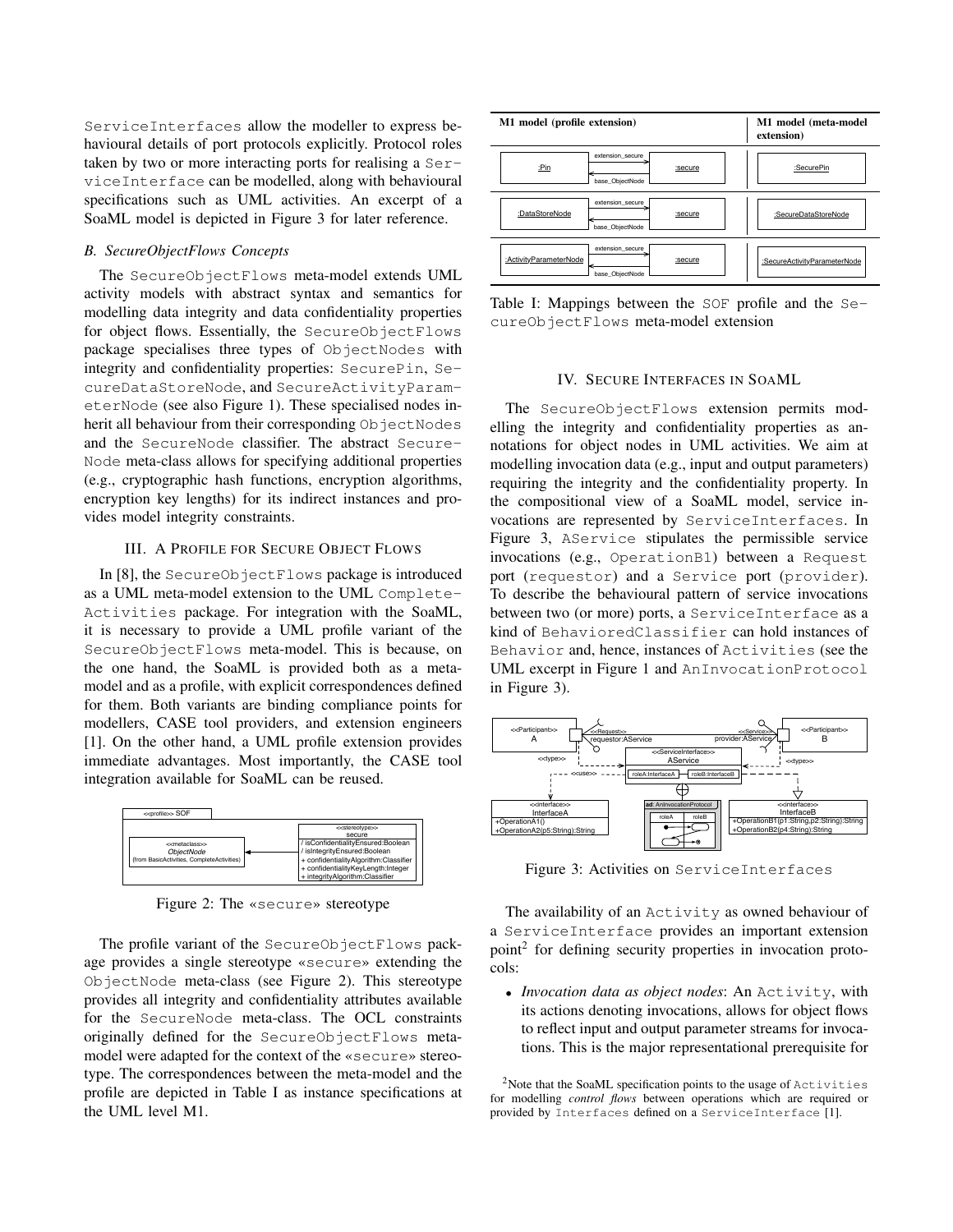applying the concepts of the SecureObjectFlows package.

- *Protocol roles*: ActivityPartitions can be used for modelling *protocol roles*. Each ActivityPartition represents an interface-realising role, abstracting from the actual Participants using or implementing the interfaces. Their compositional correspondences are the parts defined for the activity-owning ServiceInterface (see roleA and roleB in Figure 3). ServiceInterfaces may refer to more than two parts (or protocol roles) and can so model multidirectional invocation flows.
- *Duality of invocations*: The roles are typed by the Interfaces required and implemented by the ServiceInterface (i.e., InterfaceA and InterfaceB in Figure 3). With ActivityPartitions denoting these roles, ActivityPartitions reflect the provider and consumer sides of invocations in a single model element. The integrity and confidentiality annotations in the Activity can so capture consumer- and provider-side capabilities (e.g., signature mechanisms).
- Standalone invocation protocol: A refined Activity owned by a ServiceInterface and the security properties specified for its object flows are modelled independently from the concrete Participants consuming or implementing the service endpoints. In Figure 3, for instance, AService and so AnInvocationProtocol apply to any pair of Participants, whether process engines or service providers.



Figure 4: The UML packages for integration

To connect the SecureObjectFlows extension to ServiceInterfaces in SoaML, we provide two UML packages (see Figure 4). The SecureObjectFlows::Services package applies to the SecureObjectFlows meta-model extension. The SOF::Services package glues the SOF profile package and the SoaML profile. In the following, we outline their additions to the abstract syntax and to the semantics of secure object flows.

# *A. Abstract Syntax*

As for the abstract syntax, we introduce a specialised ServiceInterface named SecureInterface. A SecureInterface adds to the ServiceInterface's capabilities by requiring exactly one Activity to be set as owned behaviour. At the SoaML meta-model level, SecureInterface extends the ServiceInterface meta-class. In the profile mapping, the SecureInterface meta-class is represented as a distinct stereotype specialising the ServiceInterface stereotype; and extending the Class meta-class (see Figure 4; see also OCL Constraint 1 in the Appendix).

A SecureInterface contracts either a strict or a permissive mode. In strict mode, all object flows qualifying as invocation data flows (as specified further below) must be annotated. The permissive mode, the default, does not impose a minimum number of secured object flows. The reader is referred to OCL Constraint 2 for the profile realisation of the strict/permissive mode.

#### *B. Constraints*

The following constraints impose integrity requirements upon the Activity owned by a SecureInterface. In addition, they add semantics to model flows of invocation data more accurately. For the meta-model integration, the OCL constraints are defined over the metaclasses SecureDataStoreNode, SecurePin, and SecureActivityParameterNode. As for the profile, they apply to the context of the «secure» stereotype. The OCL constraints for the SOF profile package are given as listings in the Appendix.

*1) Traceability between Invocations and Interfaces:* An Activity may only contain Actions representing Operations owned by the Interfaces implemented or used by a given ServiceInterface. We realise this by requiring all Actions to be instances of CallOperationAction. In addition, all CallOperationActions in an ActivityPartition must link to an Operation of the Interface represented by this ActivityPartition (see OCL Constraint 3).

*2) Cross-Interface Invocations only:* Depending on the partitioning of an Activity, object flows may occur *within* a single partition or *between* two partitions. In Figure 5, for instance, the object flow between OperationB1 and OperationB2 depicts an output/input dependency between operations owned by the same Interface. Such service invocations are traded within the same Service or Request port and do not travel between two service endpoints (see also Figure 3). We consider such service invocations bypassing most steps of invocation processing and being served within process or machine boundaries [9].

Therefore, we limit the applicability of secured object nodes to cross-interface invocations (see OCL Constraint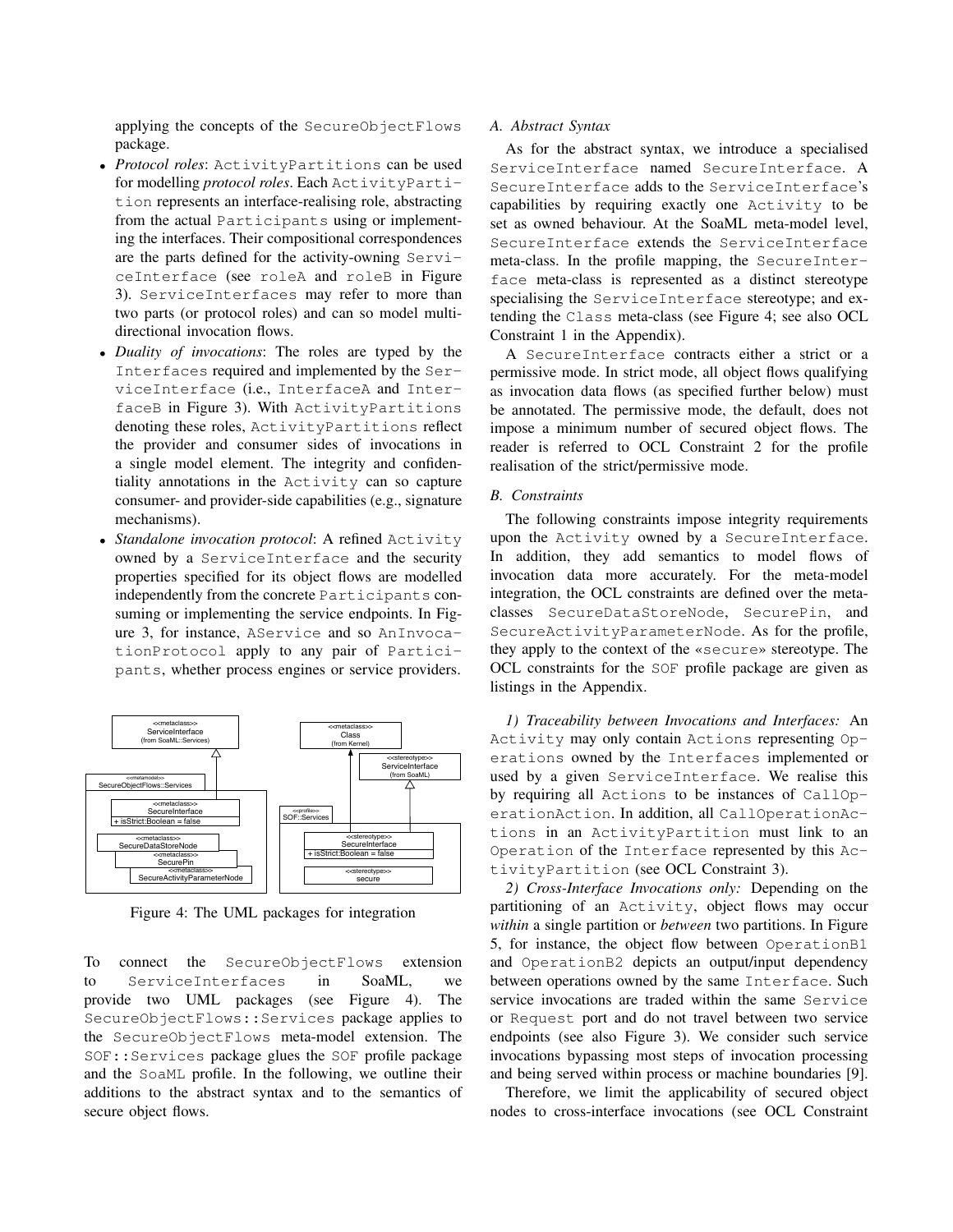4). To distinguish between inner- and cross-interface object flows throughout an invocation protocol activity, all object nodes must be assigned to a single partition (see OCL Constraint 5). According to these constraints, the object flow between OperationB2 and OperationA2 in Figure 5 can be annotated, for instance.

*3) Activity Parameters for Initial and Intermediary Inbound Data:* An invocation protocol activity captures data dependencies between invocations, i.e., output data of one invocation serving as input data for a subsequent invocation. In two important cases, however, input data originates from the outside. These cases are *initial* and *intermediary* inbound data.

Initial inbound data is provided by the consumer triggering the execution of the Activity (see e.g. p1 in Figure 5). Intermediary inbound data is not the result of previous invocations within the same protocol. The input is rather provided from the outside, such as from a process engine holding process control data (see, e.g., p5).

For specifying secure object flows, however, it is mandatory to model pairs of secure object nodes [8]. This is because the security properties required at either end of an object flow might deviate from each other. Consider, for instance, two Participants providing different confidentiality algorithm suites. In order to model this heterogeneity while maintaining consistency between endpoints, an additional object node as an explicit counterpart must be modelled (see OCL Constraint 6). By using ActivityParameterNodes as counterparts, external input and output dependencies of the Activity are expressed.

*4) Activity Parameters for Intermediary and Final Outbound Data:* Analogous to initial and intermediary inbound data, output data can describe external data dependencies, i.e., dependencies which do not manifest within the invocation protocol. For instance, an invocation's output is to be stored as a process-persistent variable by a process engine. If secured, such object nodes require a corresponding object node, e.g., an ActivityParameterNode (see OCL Constraint 6).

*5) Streaming-only Activity Parameters:* As a result of the prior two constraint sets, the ActivityParameterNodes used to depict the counterparts of intermediary inbound data (e.g., AInParam2 in Figure 5) and output data must stand for *streaming* activity parameters (see OCL Constraint 7). Streaming parameters represent data which become available in the context of a given activity, or which leave this context, during execution of the Activity. Note that the streaming mode is only mandatory for cases of secure intermediary Input- and OutputPins (in the sense of OCL Constraint 6). Corresponding object nodes of Pins (e.g., AnInParam1) held by the first and the last CallOperationActions are exempted so that they can model global start and stop conditions for the invocation protocol activity.

*6) Same Origin for Input Data Flows:* Input data for service invocations, represented by InputPins on Call-OperationActions, must have corresponding object nodes which all reside in the same ActivityPartition. By corresponding, we mean the initial source nodes of an object flow. Different partitions as origins for input data for an operation are invalid (see OCL Constraint 8). In Figure 5, for example, we find that the InputPins of OperationA2 have corresponding object nodes in the roleB partition.



Figure 5: An invocation protocol activity with secure object flows

# V. RELATED WORK

In [3], Jensen and Feja extend a proprietary MDD software tool for modelling SOA security properties (access control, data integrity, and confidentiality). The target PSMs are WS-SecurityPolicy specifications. EPCs are used at the business process modelling level. The security model view, while sharing the EPC meta-model, is separate from the process model view. Both are maintained separately and mapped to each other to form an amalgam model. As for view accuracy, the security properties are only captured for the scope of a single process engine (rather than for a collaboration of service partners).

Wolter et al. present in [4] an approach for modelling security goals visually, including model transformations into corresponding security policy specifications. Securityannotated BPMN process models are mapped to WS-BPEL service descriptions and WS-Security policies. As the security models are specified in the UML, model transformations must be applied between the UML and the BPMN process description. A common meta-model for all views is, therefore, not realised. The security properties covered are access control (authentication and authorisation), confidentiality, and integrity at a per-message level.

Another approach is presented by Basin and Doser [5]. Basing the work on UML 1.4 class models, the authors integrate their security modelling language (SecureUML) with a custom defined process language. The SecureUML is extended to adopt an RBAC scheme, with RBAC constraints being expressed over process model instances. The PSM target is code for Java Servlet containers, instrumenting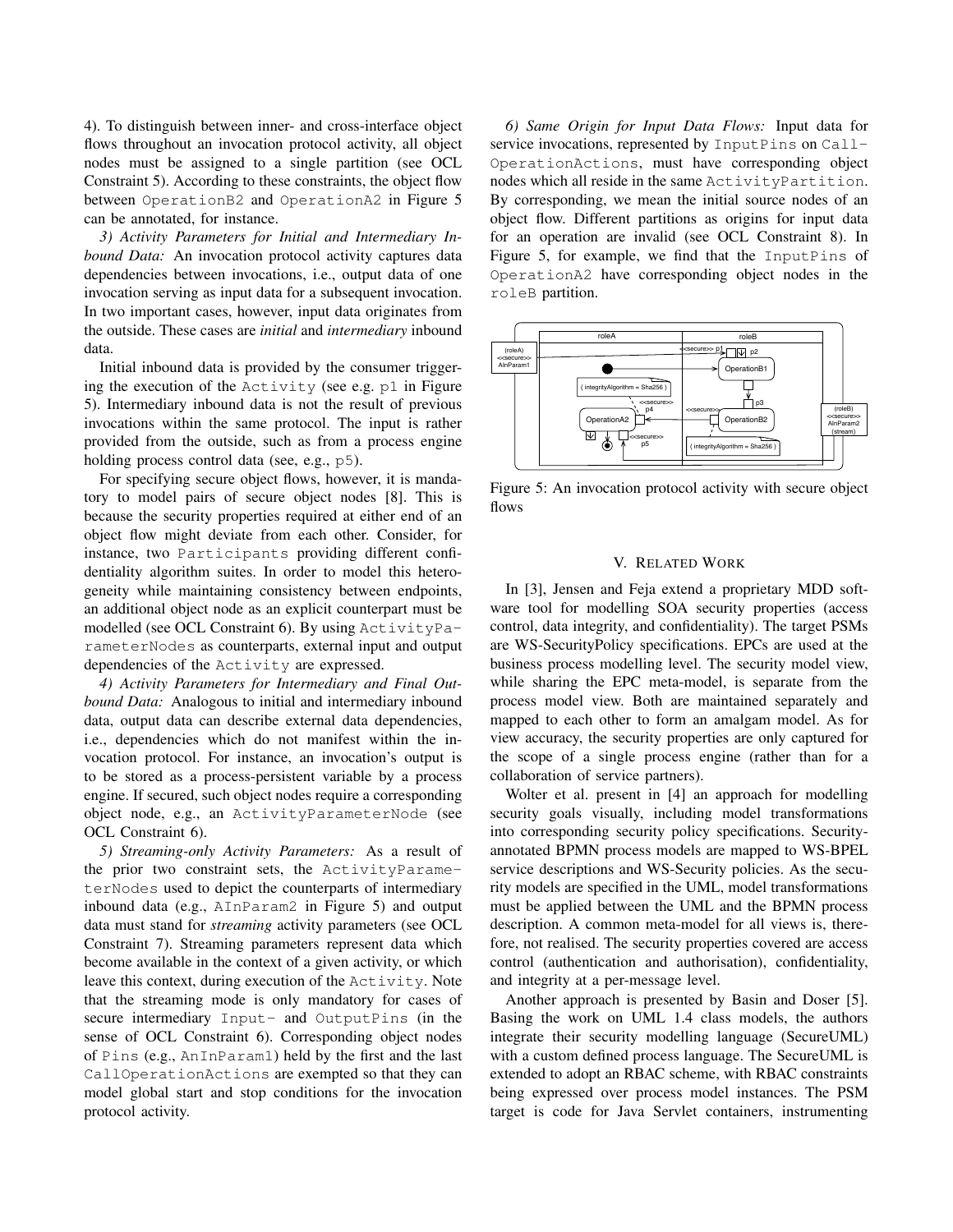the container's access control mechanisms. The approach is limited in its extensibility because UML M1 class models define the shared meta-model. The state-transition semantics of the process models only cover a single view on a processdriven system. SOA-related views are not provided at all.

Nakamura et al. describe in [6] a toolkit for generating web services security configurations, covering properties such as authentication, integrity, non-repudiation, and confidentiality. UML class models provide a structural view on a SOA, with stereotypes representing selected security properties. Although using the UML meta-model has potential for adopting existing UML extensions, the authors limit themselves to a custom, ad hoc profile definition. Process views are not considered. The target PSMs are IBM WS-Security specifications.

In [7], Hafner et al. present a model-driven security approach for incorporating security requirements (integrity, confidentiality, and non-repudiation) into PIMs. The UML is used, on the one hand, to model process descriptions as activity diagrams and, on the other hand, to add security annotations to ObjectNodes using OCL-like statements. Two orthogonal views are presented: a workflow and an interface view. Although the PIMS are based on a common, i.e., the UML, meta-model, SOA-related extensions are not reused. Secure document flows between two participants can be expressed in the workflow view only, security properties of object flows between service invocations are not covered. From the PIMs, transformations generate BPEL, WSDL, and XACML artefacts.

#### VI. CONCLUDING

In this paper, we outlined an approach for model-driven security of invocation data in process-driven SOAs. With an extension of SoaML service interfaces based on UML activities, we provide means to model integrity and confidentiality in invocation protocols. We emphasise the reuse of existing modelling extensions (SoaML, SecureObjectFlows), as well as existing MDD software artefacts (MDD4SOA). A UML profile (SOF::Services), formally described by a suite of OCL constraints, is available for adoption.

In contrast to likeminded MDD approaches, we provide separate views for security properties of invocation data, on the one hand, and process descriptions, on the other hand. As security requirements are orthogonal to, for instance, service orchestration requirements, these views should not interfere with each other. This separation of concerns is achieved for the UML as a common meta-model.

Future work will focus on integrating the invocation data view with the process flow and business process views. Candidates are *service activities* in UML4SOA [11] and the *process flow models* in [14]. Moreover, we plan to mature and document our adaptations of the Eclipse plugin MDD4SOA; and then place them into the public domain.

#### **REFERENCES**

- [1] Object Management Group, "Service oriented architecture Modeling Language (SoaML) – Specification for the UML Profile and Metamodel for Services (UPMS) – Version 1.0, Beta 2," Available at: http://www.omg.org/spec/SoaML/1.0/ Beta2/PDF, 2009.
- [2] C. Hentrich and U. Zdun, "A Pattern Language for Process Execution and Integration Design in Service-Oriented Architectures," *Transactions on Pattern Languages of Programming*, vol. 1, pp. 136–191, 2009.
- [3] M. Jensen and S. Feja, "A Security Modeling Approach for Web-Service-based Business Processes," in *Proceedings of the 16th Annual IEEE International Conference and Workshop on the Engineering of Computer Based Systems*. Los Alamitos, CA, USA: IEEE Computer Society, 2009, pp. 340– 347.
- [4] C. Wolter, M. Menzel, A. Schaad, P. Miseldine, and C. Meinel, "Model-Driven Business Process Security Requirement Specification," *Journal of Systems Architecture*, vol. 55, no. 4, pp. 211–223, 2009.
- [5] D. Basin, J. Doser, and T. Lodderstedt, "Model Driven Security: From UML Models to Access Control Infrastructures," *ACM Transactions on Software Engineering and Methodology*, vol. 15, pp. 39–91, January 2006.
- [6] Y. Nakamura, M. Tatsubori, T. Imamura, and K. Ono, "Model-Driven Security Based on a Web Services Security Architecture," in *Proceedings of the IEEE International Conference on Services Computing*. Los Alamitos, CA, USA: IEEE Computer Society, 2005, pp. 7–15.
- [7] M. Hafner, R. Breu, B. Agreiter, and A. Nowak, "SECTET: An Extensible Framework for the Realization of Secure Inter-Organizational Workflows," *Journal of Internet Research*, vol. 16, no. 5, pp. 491–506, 2006.
- [8] B. Hoisl and M. Strembeck, "Modeling Support for Confidentiality and Integrity of Object Flows in Activity Models," in *Proceedings of the 14th International Conference on Business Information Systems (BIS2011)*. Lecture Notes in Business Information Processing (LNBIP), Springer, forthcoming.
- [9] S. Sobernig and U. Zdun, "Invocation Assembly Lines: Patterns of Invocation and Message Processing in Object Remoting Middleware," in *Proceedings of 14th Annual European Conference on Pattern Languages of Programming (EuroPLoP 2009)*, A. Kelly and M. Weiss, Eds. Irsee, Germany, July 8-12, 2009: CEUR-WS.org (Vol-566), March 2009.
- [10] H. Tran, U. Zdun, and S. Dustdar, "VbTrace: Using Viewbased and Model-driven Development to Support Traceability in Process-driven SOAs," *Software & System Modeling*, vol. 10, no. 1, pp. 5–29, 2009.
- [11] P. Mayer, N. Koch, A. Schröder, and A. Knapp, "The UML4SOA Profile," Available at: http://www.uml4soa.eu/ wp-content/uploads/uml4soa.pdf, 2010.